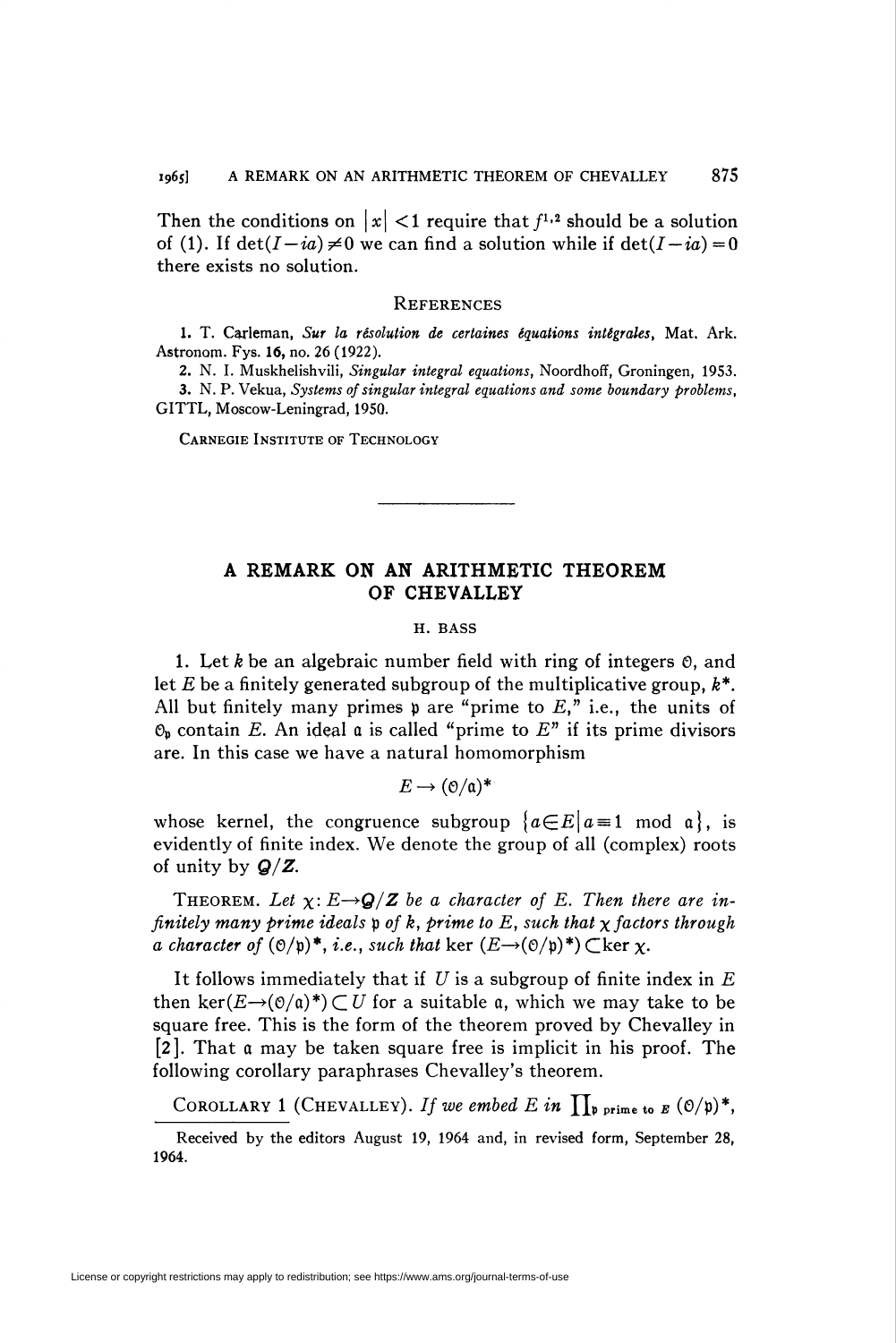I was led to these matters after proving the following corollary. I am indebted to J.-P. Serre for referring me to Chevalley's paper.

COROLLARY 2. The algebraic closure of a finite field is generated, as a field, by roots of unity of prime order. The same is (therefore) true of the maximal unramified extension of a p-adic field.

PROOF. Let  $\overline{F}_p$  be the algebraic closure of  $F_p = \mathbb{Z}/p\mathbb{Z}$ , and let H be the subgroup of  $\overline{F}_{p}^{*}$  generated by roots of unity of prime order. Let  $L = \mathbf{F}_p(H)$  and let  $G = G(\mathbf{F}_p/F_p)$ , the Galois group. To show that  $L = F_p$  it suffices, by Galois theory, to show that the restriction map,  $G \rightarrow Aut(H)$ , is a monomorphism, since L is the fixed field of its kernel.

Now G is topologically isomorphic to  $\hat{Z}$ , with generator  $f = Fr$ obenius (pth power). H is isomorphic to the additive group  $\oplus_{q\neq p} F_q$ , so Aut $(H) = \prod_{q \neq p} F_q^*$ . Under this identification,  $G \to \prod_{q \neq p} F_q^*$  sends f to the element with all coordinates equal to  $\phi$ . With E the subgroup of  $Q^*$  generated by  $p$ , our assertion now follows from Corollary 1. Q.E.D.

In case  $k = Q$  the theorem above was proved by Mills in [3] in a slightly more precise form. Mills' argument is essentially the same as Chevalley's (of which Mills was presumably unaware). This consists of reducing the theorem to a computation of  $(F^*)^m \cap k^*$ , F being the field over  $k$  generated by a primitive mth root of unity. This reduction is repeated, for the reader's convenience, in the next section. The preciseness of the final theorem is then a direct reflection of the precision with which  $(F^*)^m\bigcap k^*$  is computed.

2. We show here (following Chevalley) how to deduce the Theorem from the next proposition, whose proof will be given in part 3.

PROPOSITION. Given  $N>0$ , then there is an  $m>0$  such that, if F is the field generated over k by a primitive mth root of unity, we have

$$
(F^*)^m \cap k^* \subset (k^*)^N.
$$

PROOF OF THE THEOREM. Recall that we have  $E\subset k^*$  and  $\chi$ : E  $\rightarrow Q/Z$ . We must find p such that ker( $E\rightarrow (O/p)^*$ ) Cker x. Choose  $N>0$  so that  $E\cap (k^*)^N\subset \text{ker }\chi$ . This is possible since  $\chi(E)$  is finite and since  $k^*$  is the product of a free abelian with a finite group. Now choose  $m>0$  as in the proposition above. Then  $(F^*)^m\cap E\subset \text{ker } \chi$ . It follows that  $\chi$  factors via  $E \rightarrow F^*/(F^*)^m$ ; i.e., there is a character  $\chi' : F^* \rightarrow Q/Z$  of order m such that  $\chi' \mid E = \chi$ . Let  $L = F(E^{1/m})$ , the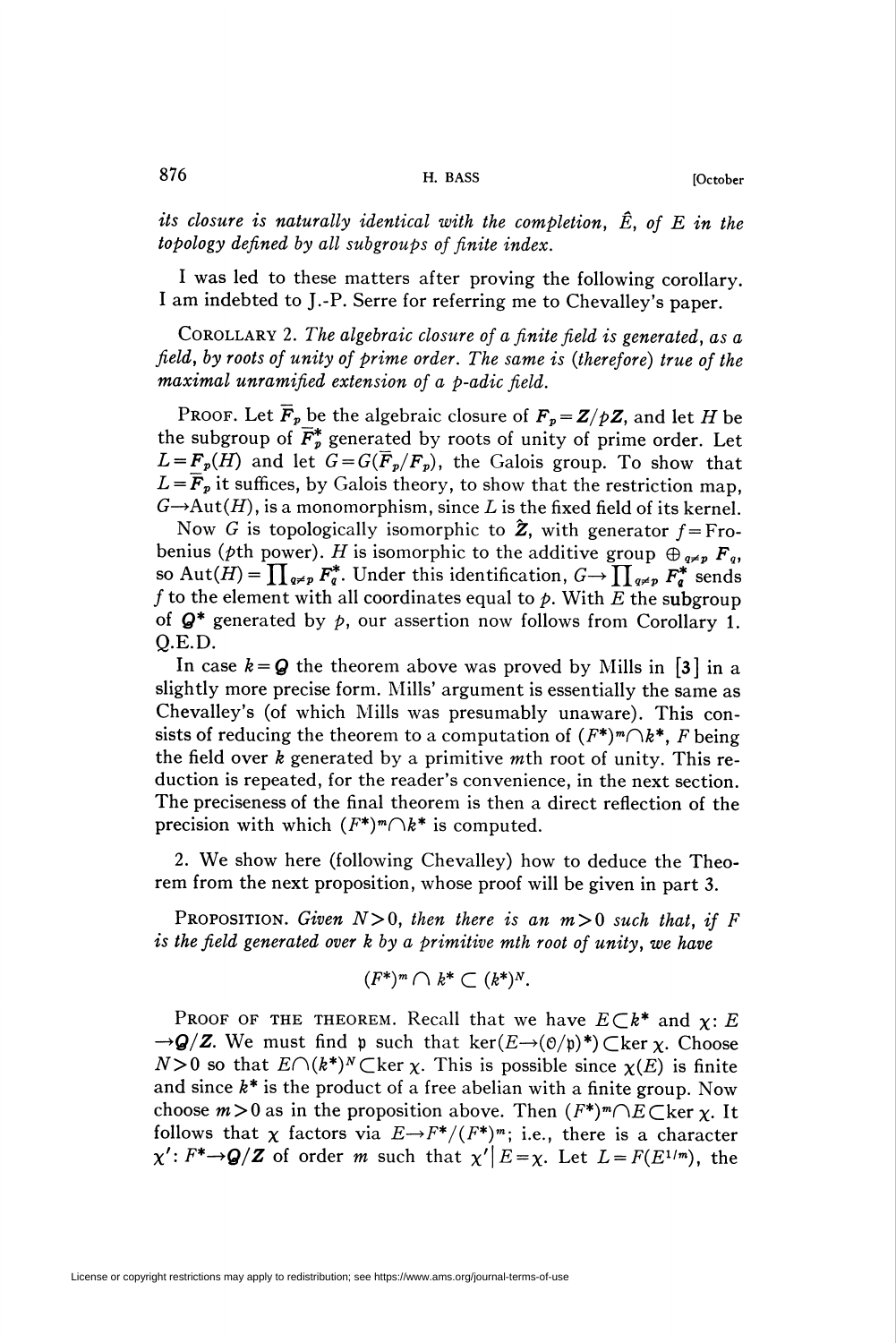(finite) extension generated by mth roots of elements of  $E$ . It follows from Kummer theory (see Artin [1]) that there is an  $s \in G(L/F)$  such that  $s(a^{1/m}) = a^{1/m}\chi(a)$  for all  $a \in E$ . By the Cebotarev density theorem there exist infinitely many primes  $\mathfrak{B}$  of F such that  $s = ((L/F)/\mathfrak{B})$ , the Artin symbol in the abelian extension  $L/F$  (see Serre [4, p. 34]). Choose such a  $\mathfrak P$  prime to m. Then if  $a \in E$  and  $a \equiv 1 \mod \mathfrak P$ , a is an mth power in the local field  $F_{\mathbf{S}}$ . Hence the local degrees at  $\mathfrak{P}$  of  $F(a^{1/m})/F$  are all one. It follows that  $s = ((L/F)/\mathfrak{B})$  fixes  $a^{1/m}$  and, consequently,  $\chi(a) = 1$ . Thus, the prime p of k that  $\mathfrak{B}$  divides solves our problem, and we have proved the theorem.

3. The proposition will be proved in a sequence of lemmas which give some more specific information.

**LEMMA 1.** Let  $F/k$  be a finite field extension and q an integer with prime factorization  $\prod_i p_i^{n_i}$ .

(a)  $(F^*)^q \cap k^* = \bigcap_i [(F^*)^p i_i^* \cap k^*].$ 

(b) If  $d = [F : k]$  is prime to q, then  $(F^*)^q \cap k^* = (k^*)^q$ .

PROOF. (a) is obvious. (b): If  $x \in (F^*)^q \cap k^*$ , take norms to obtain  $x^d \in (k^*)^q$ . g.c.d.  $(d, q) = 1 \Rightarrow x \in (k^*)^q$ .

Now we fix some notation:  $k_m$  denotes the field over k generated by a primitive mth root of unity.

LEMMA 2. If  $p \neq 2$ ,  $(k_{p^e}^*)^n \cap k^* = (k^*)^p$ .  $(k_{q^e}^*)^2 \cap k^* = (k_{q^a}^*)^2 \cap k^*$  $\mathcal{L}(k^*)^{2^{n-1}}$ , where  $a = \min (2, e)$ . Hence, if  $k_4 \mathcal{L}k$ ,  $(k_2 e)^2 \mathcal{L}k^* = (k^*)^2$ .

PROOF. See Chevalley  $[2, pp. 37, 38]$ . For a prime  $p$  we define

 $e(p) = e(p, k)$ 

to be the largest integer e such that, for each prime p of k above  $p$ , the local field at  $\mathfrak p$  contains  $k_{n_e}$ . Note that if  $e>0$  and  $p\neq2$  this implies  $\mathfrak p$ is ramified; hence  $e(p) = 0$  for all but finitely many p.

LEMMA 3. Suppose  $n \ge e = e(p)$ . Then for any  $m>0$ 

$$
(k_m^*)^{pn} \cap k^* \subset (k_{p^e}^*)^{pn-e} \cap k^*,
$$

unless  $p = 2$  and  $e = 1$ . In this case replace the right side by  $(k^*)^{2^{n-2}}$ .

PROOF. Write  $m = p^r q$  with q prime to p. We apply Lemma 2 to  $k_{q}$  to obtain  $(k_{m}^{*})^{p^{n}} \cap k_{q}^{*} \subset (k_{q}^{*})^{p^{k}}$ , where  $h = n$  for p odd, and which we discuss below for  $p = 2$ . Choose f maximal so that  $k_{p}C_{q}$ . If F is the local field of k at a prime dividing p then  $F\subset F_{p'}\subset F_q$ . However, the big extension is unramified, and the small one totally rami